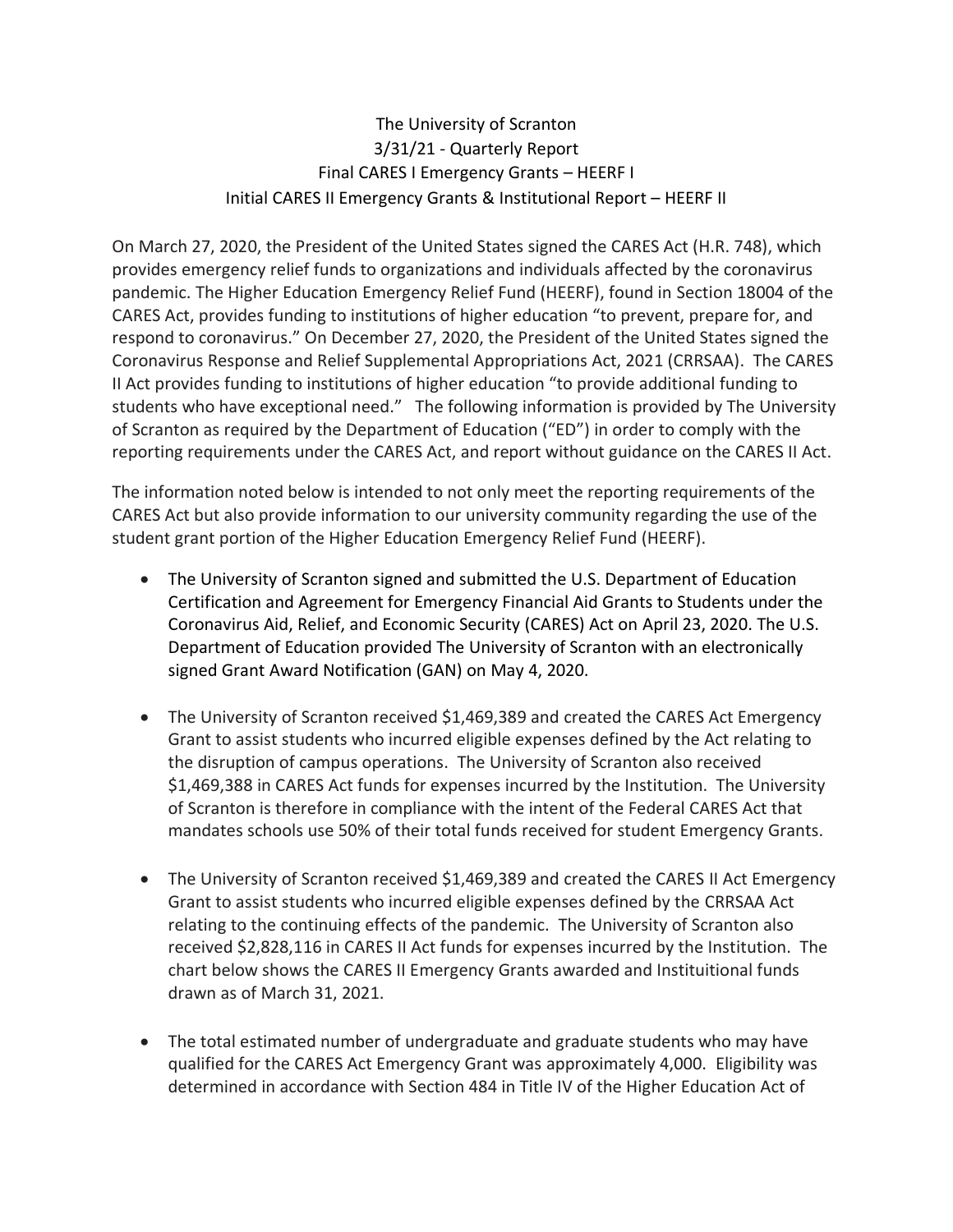1965, as amended, and under Section 18004(a)(1) of the CARES Act. Student eligibility was measured as of March 13, 2020, the last date of on-campus classroom activity.

- On May 13, 2013, University President Rev. Scott R. Pilarz sent an e-mail to all undergraduate and graduate students who were enrolled on-campus for the 2020 spring term, announcing the availability of the CARES Emergency grant and instructions on how to request funding for additional expenses attributable to the disruption of oncampus operations. Further communications about the availability of the grant were communicated in weekly updates, and a special message was added to the my.scranton login site. The recommended application submission date was May 20, 2020, and all applications received by close of business on June 4, 2020, were honored.
- For CARES II Emergency grants, the University made the decision to award grants to students following the Act's guidance that directed schools to provide grants to students prioritizing students who have exceptional need first.

| <b>CARES I Report on Recipients &amp;</b><br><b>Expenditures</b>  | <b>Unduplicated</b><br><b>Students</b><br>Awarded | Grants<br>Awarded          |
|-------------------------------------------------------------------|---------------------------------------------------|----------------------------|
| 30 Day Report-June 4, 2020<br>Initial 45 Day Report-July 15, 2020 | 2,018<br>2,018                                    | \$1,438,884<br>\$1,438,884 |
| Quarterly Report - Sept 30, 2020                                  | 2.023                                             | \$1,448,529                |
| Quarterly Report - Dec 31, 2020                                   | 2,026                                             | \$1,453,206                |
| Quarterly Report - March 31, 2021                                 | 2,025                                             | \$1,453,206                |

• Below is a review of award activity as of March 31, 2021:

| <b>CARES II Report on Recipients &amp;</b><br><b>Expenditures</b>      | <b>Unduplicated</b><br><b>Students</b><br>Awarded | Grants<br><b>Awarded</b> |
|------------------------------------------------------------------------|---------------------------------------------------|--------------------------|
| Quarterly Report - March 31, 2021                                      | 56                                                | \$14,060                 |
| Institutional Draw – Room & Board<br>Refunds March 20 - March 31, 2021 |                                                   | \$26,774                 |